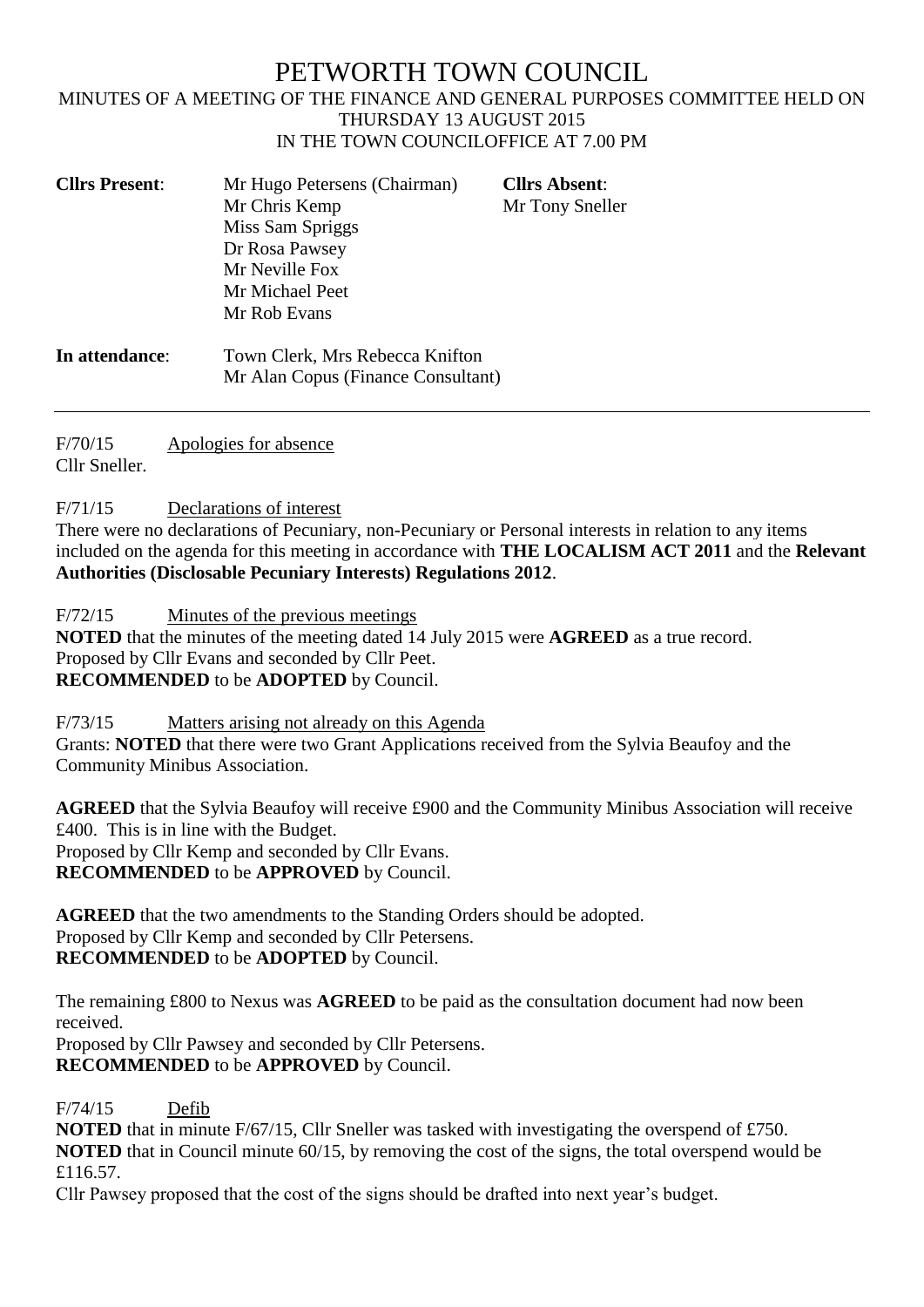| F/75/15      | Receipts |            |       |                        |
|--------------|----------|------------|-------|------------------------|
| <b>Biggs</b> |          | 24/07/2015 | 20.00 | <b>Allotment Rents</b> |
| Spriggs      |          | 24/07/2015 | 33.50 | <b>Allotment Rents</b> |
| Morrish      |          | 24/07/2015 | 40.00 | <b>Allotment Rents</b> |
| Longley      |          | 24/07/2015 | 8.00  | <b>Allotment Rents</b> |
| Mound        |          | 24/07/2015 | 20.00 | <b>Allotment Rents</b> |
| Cooper       |          | 24/07/2015 | 17.00 | <b>Allotment Rents</b> |
| Lillywhite   |          | 24/07/2015 | 38.89 | <b>Allotment Rents</b> |
| Rodick       |          | 24/07/2015 | 40.00 | <b>Allotment Rents</b> |
| South        |          | 24/07/2015 | 15.00 | <b>Allotment Rents</b> |
| Longley      |          | 24/07/2015 | 8.00  | <b>Allotment Rents</b> |
| Ireland      |          | 24/07/2015 | 20.00 | <b>Allotment Rents</b> |
| Steinitz     |          | 24/07/2015 | 15.00 | <b>Allotment Rents</b> |
| Parr         |          | 24/07/2015 | 50.00 | Allotment Rents        |
| Gill         |          | 24/07/2015 | 62.00 | <b>Allotment Rents</b> |
| Interest     |          | 31/07/2015 | 1.38  | Interest               |
|              |          |            |       |                        |

**ACTION**: The Clerk to update the allotment database for presentation at full Council.

**ACTION**: The Clerk to call back Phil Wadey regarding the quote for the new standpipes.

### F/76/15 Invoices for approval

| Naldrett<br><b>Bexley Printers Ltd</b><br>CDC<br><b>Barnsfold Nurseries Ltd</b> | 80.00<br>134.40            | 597.50 Rosemary Gdns/Hampers Com Contract<br>N Plan<br>1,560.00 Office Rent & Service Charges<br>Hanging Baskets - Maintenance | Leaflets                                 |
|---------------------------------------------------------------------------------|----------------------------|--------------------------------------------------------------------------------------------------------------------------------|------------------------------------------|
| Leconfield Hall<br>Julie Aguilar<br>Tax and NI                                  | 200.00<br>699.20<br>526.41 | 200.00 N Plan<br>699.20 N Plan<br>526.41 Clerk's Salary                                                                        | <b>Public Consultation</b><br>Tax Rebate |

Proposed by Cllr Kemp and Seconded by Cllr Evans.

**AGREED** that the above payments be **RECOMMENDED** for approval by Council.

F/77/15 Play Parks

**AGREED** that a PWLB loan of £70k should be obtained over a period of 10 years. Proposed by Cllr Kemp and Seconded by Cllr Fox.

**AGREED** that the Clerk will contact the PWLB and ask whether there is an arranging fee and whether there would be a penalty for early repayment.

Authority to action the loan to be given to Cllr Petersens, Mr Alan Copus and the Clerk upon a favourable deal.

**AGREED** that the loan be **RECOMMENDED** for approval by Council.

F/78/15 Bus Shelters

**NOTED** that the Community Association could apply for a grant through the CLC.

**ACTION**: Cllr Fox to speak to Janet Duncton at the next full Council meeting to ask for her assistance in obtaining a bus stop upgrade for the school children on the Northchapel Road.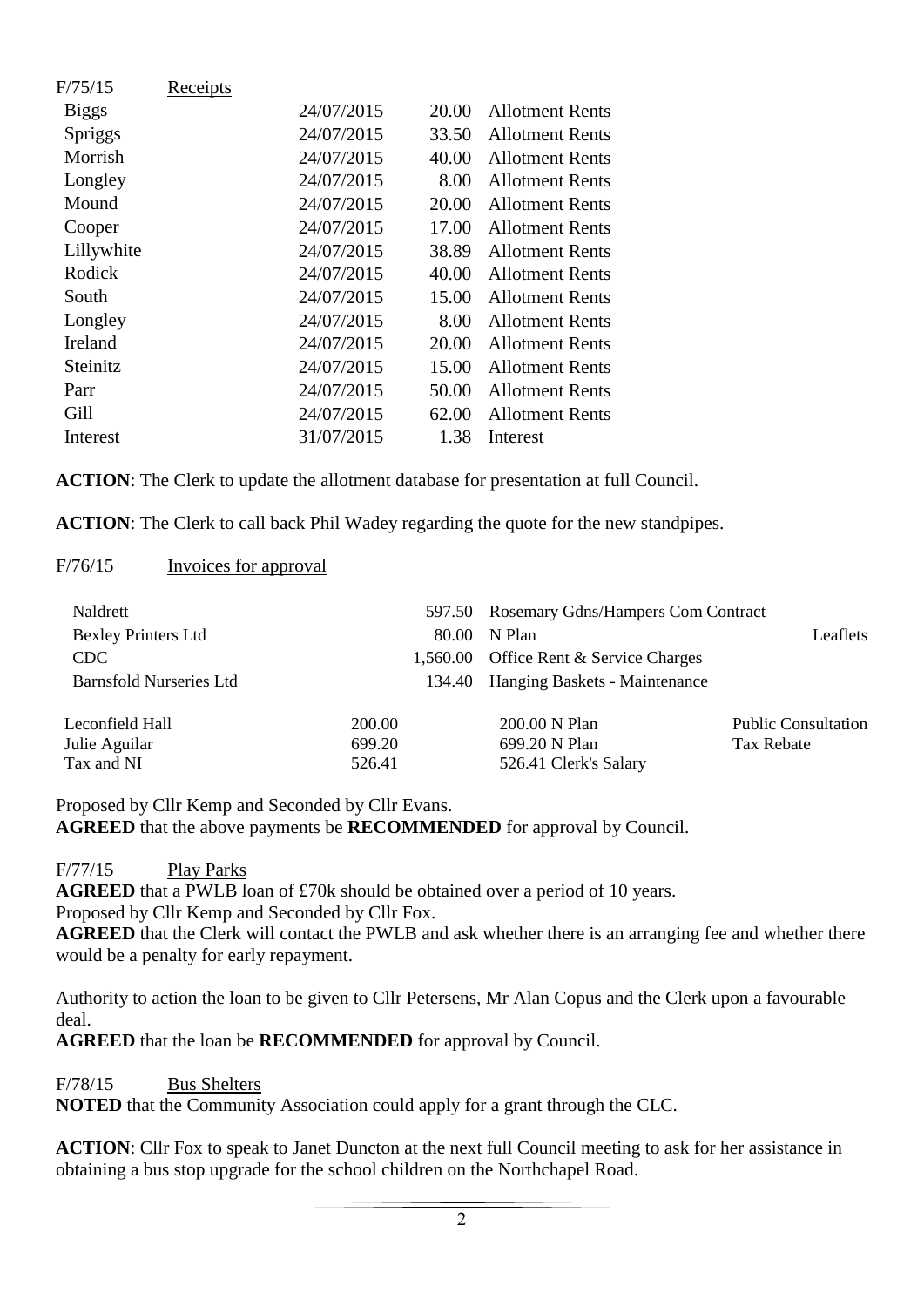**ACTION**: to form part of the agenda for the next meeting.

## F/79/15 July Accounts

**INCOME**

|                        | Annual        | <b>Actual</b> | <b>Accruals</b> |
|------------------------|---------------|---------------|-----------------|
|                        | <b>Budget</b> | to date       | b/f             |
| Precept                | 81,800        | 40,901        | 0               |
| <b>Support Grant</b>   | 4,051         | 2,025         | 0               |
| Hampers Common Hire    | 200           | $\theta$      | 0               |
| Interest               | 20            | 6             | 0               |
| <b>Xmas</b> Event      | 2,500         | 0             | $\Omega$        |
| <b>Hampers Common</b>  |               |               |                 |
| equipment              |               | 1,300         |                 |
| Petworth Pages to PBA  |               | 620           | 620             |
| <b>Allotment Rents</b> | 2,600         | 1,205         | $-793$          |
| <b>Totals</b>          | 91,171        | 44,818        | $-173$          |

### **EXPENDITURE**

|                                     |               |                | $\frac{0}{0}$ |                |
|-------------------------------------|---------------|----------------|---------------|----------------|
|                                     | <b>Annual</b> | <b>Actual</b>  | <b>Spent</b>  |                |
|                                     | <b>Budget</b> | to date        |               | July           |
| <b>Open Spaces</b>                  |               |                |               |                |
| <b>Rosemary Gdns/Hampers Com</b>    |               |                |               |                |
| Contract                            | 6,000         | 1,493          | 25%           | $\theta$       |
| <b>Rosemary Gardens Maintenance</b> | 1,500         | $\overline{0}$ | 0%            | $\theta$       |
| Hampers Common Maintenance          | 1,200         | 382            | 32%           | 382            |
| Hampers Common Lease                | 300           | $\overline{0}$ | 0%            | $\theta$       |
| <b>Xmas Event - General</b>         | 1,300         | $\overline{0}$ | 0%            | $\theta$       |
| Xmax Event - Lighting               | 1,000         | 16             | 2%            | 16             |
| Hanging Baskets - Maintenance       | 800           | 973            | 122%          | 321            |
| Hanging Baskets - Watering          | 1,500         | $\overline{0}$ | 0%            | $\theta$       |
| Planters                            | 100           | $\theta$       | 0%            | $\theta$       |
| <b>General Maintenance</b>          | 2,000         | 311            | 16%           | 38             |
|                                     | 15,700        | 3,174          | 20%           | 757            |
| <b>Admin</b>                        |               |                |               |                |
| Office Rent & Service Charges       | 6,700         | 1,300          | 19%           | $\Omega$       |
| Clerk's Salary                      | 20,000        | 6,548          | 33%           | 2,159          |
| <b>Additional Clerk's hours</b>     | 3,000         | $\overline{0}$ | 0%            | $\theta$       |
| Insurance                           | 3,300         | 2,531          | 77%           | 2,531          |
| SALC/SLCC                           |               |                |               |                |
| Subscriptions/Contracts             | 1,100         | 807            | 73%           | 807            |
| <b>Audit Fee</b>                    | 1,000         | $\overline{0}$ | 0%            | $\theta$       |
| Office Expenditure                  | 1,000         | 387            | 39%           | 300            |
| Expenses/Postage                    | 400           | 37             | 9%            | $\theta$       |
| Comms/IT                            | 500           | 229            | 46%           | 46             |
| <b>Office Water</b>                 | 150           | 48             | 32%           | $\overline{0}$ |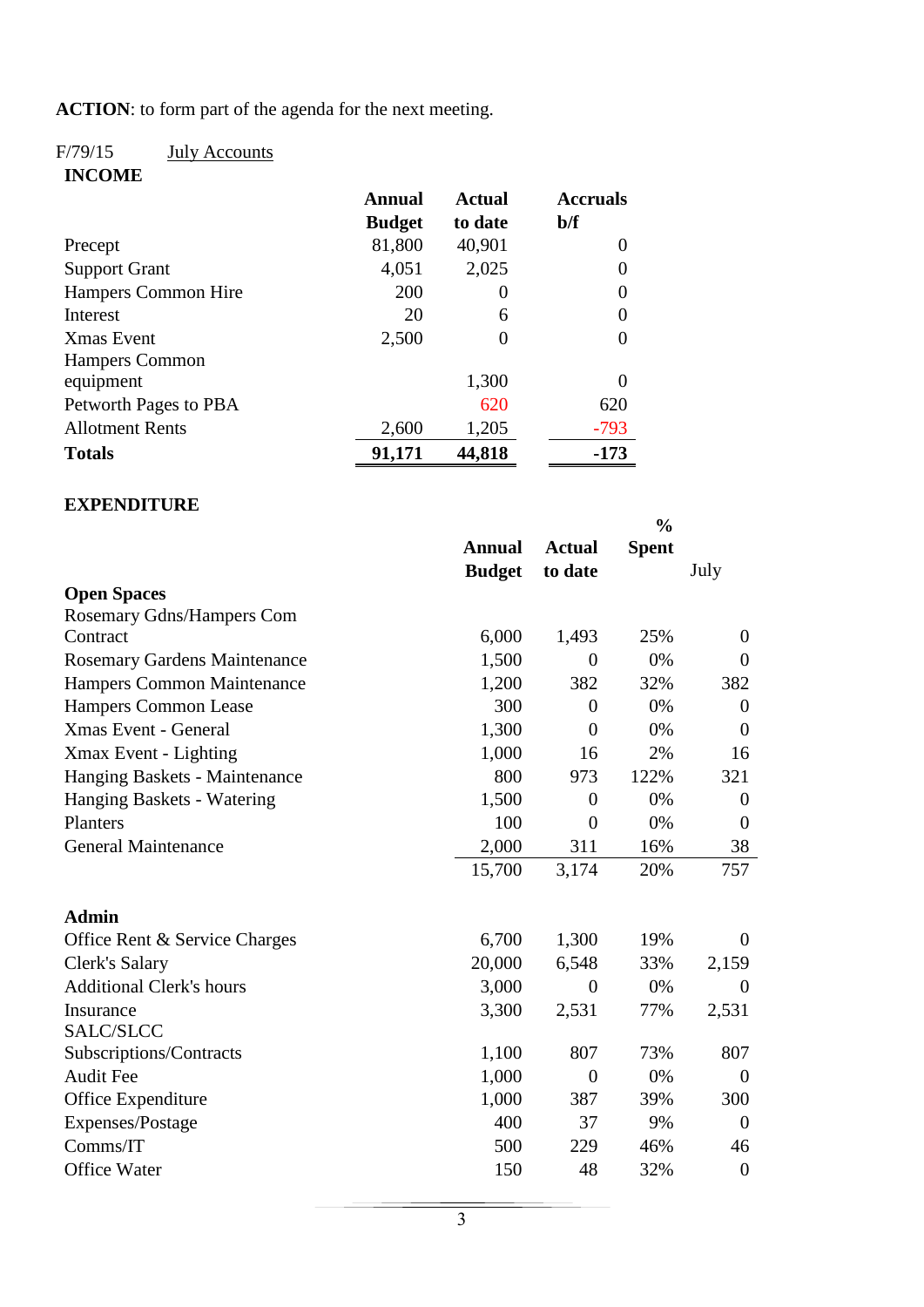|                                                                                                                                                                                                                                                                                                                                                                                      |            | 37,150                                                                                               | 11,888           | 32%    | 5,844            |
|--------------------------------------------------------------------------------------------------------------------------------------------------------------------------------------------------------------------------------------------------------------------------------------------------------------------------------------------------------------------------------------|------------|------------------------------------------------------------------------------------------------------|------------------|--------|------------------|
| <b>Misc</b>                                                                                                                                                                                                                                                                                                                                                                          |            |                                                                                                      |                  |        |                  |
| <b>Grants Awarded</b>                                                                                                                                                                                                                                                                                                                                                                |            | 3,000                                                                                                | 1,550            | 52%    | $\theta$         |
| <b>CCTV</b>                                                                                                                                                                                                                                                                                                                                                                          |            | 5,000                                                                                                | $\theta$         | 0%     | $\theta$         |
| <b>Street Lighting</b>                                                                                                                                                                                                                                                                                                                                                               |            | 2,400                                                                                                | 1,224            | 51%    | 255              |
| Neighbourhood Planning                                                                                                                                                                                                                                                                                                                                                               |            | 1,765                                                                                                | $\theta$         | 0%     | $\theta$         |
| Web Site                                                                                                                                                                                                                                                                                                                                                                             |            | 300                                                                                                  | 120              | 40%    | $\theta$         |
| Church clock                                                                                                                                                                                                                                                                                                                                                                         |            | 200                                                                                                  | 118              | 59%    | $\theta$         |
| <b>Local Election</b>                                                                                                                                                                                                                                                                                                                                                                |            | 2,000                                                                                                | $\boldsymbol{0}$ | 0%     | $\theta$         |
| Repayment of £50k loan for                                                                                                                                                                                                                                                                                                                                                           |            |                                                                                                      |                  |        |                  |
| playgrounds                                                                                                                                                                                                                                                                                                                                                                          |            | 6,000                                                                                                | $\boldsymbol{0}$ | 0%     | $\boldsymbol{0}$ |
| Repayment of £10k loan for                                                                                                                                                                                                                                                                                                                                                           |            |                                                                                                      |                  |        |                  |
| skatepark                                                                                                                                                                                                                                                                                                                                                                            |            | 1,000                                                                                                | $\overline{0}$   | 0%     | $\theta$         |
| Traffic & roads consultant                                                                                                                                                                                                                                                                                                                                                           |            | 7,500                                                                                                | $\boldsymbol{0}$ | 0%     | $\theta$         |
| War Memorial                                                                                                                                                                                                                                                                                                                                                                         |            | 2,000                                                                                                | $\overline{0}$   | 0%     | $\overline{0}$   |
| Dog Bins                                                                                                                                                                                                                                                                                                                                                                             |            | 500                                                                                                  | 978              | 196%   | 978              |
| Training                                                                                                                                                                                                                                                                                                                                                                             |            | 2,000                                                                                                | 200              | 10%    | $\overline{0}$   |
| Contingency                                                                                                                                                                                                                                                                                                                                                                          |            | 2,000                                                                                                | $-1,619$         | $-81%$ | $-1,729$         |
|                                                                                                                                                                                                                                                                                                                                                                                      |            | 35,665                                                                                               | 2,571            | 7%     | $-496$           |
|                                                                                                                                                                                                                                                                                                                                                                                      |            |                                                                                                      |                  |        |                  |
| Allotments Lease and Water                                                                                                                                                                                                                                                                                                                                                           |            | 2,000                                                                                                | 918              | 46%    | 135              |
| <b>Allotments Maintenance</b>                                                                                                                                                                                                                                                                                                                                                        |            | 500                                                                                                  | $\boldsymbol{0}$ | 0%     | $\boldsymbol{0}$ |
|                                                                                                                                                                                                                                                                                                                                                                                      |            |                                                                                                      |                  | 37%    | 135              |
|                                                                                                                                                                                                                                                                                                                                                                                      |            | 2,500                                                                                                | 918              |        |                  |
|                                                                                                                                                                                                                                                                                                                                                                                      |            | 91,015                                                                                               | 18,550           | 20%    | 6,239            |
|                                                                                                                                                                                                                                                                                                                                                                                      |            |                                                                                                      |                  |        |                  |
| <b>BALANCE SHEET AND</b><br><b>BANK RECONCILIATION</b><br>Reserve at 1 April 2015 - not<br>allocated<br>Reserve at 1 April 2015 -<br>N'hood Plan<br>Reserve at 1 April 2015 -<br>Allotments<br>Income to date<br>Less: Expenditure to date<br>Less: Recoverable VAT<br>Less: Neighbourhood Plan<br>Plus: Neighbourhood Plan Grant<br>S106 receipt<br>S106 spend<br><b>Balance</b> at | 31/07/2015 | 4,742<br>30,533<br>1,408<br>44,818<br>$-18,550$<br>$-7,600$<br>$-6,211$<br>700<br>$-1,049$<br>48,791 |                  |        |                  |
| Nat West Current<br>Account<br>Nat West Deposit<br>Account                                                                                                                                                                                                                                                                                                                           |            | 15375.36<br>33415.86<br>48,791.22                                                                    |                  |        |                  |